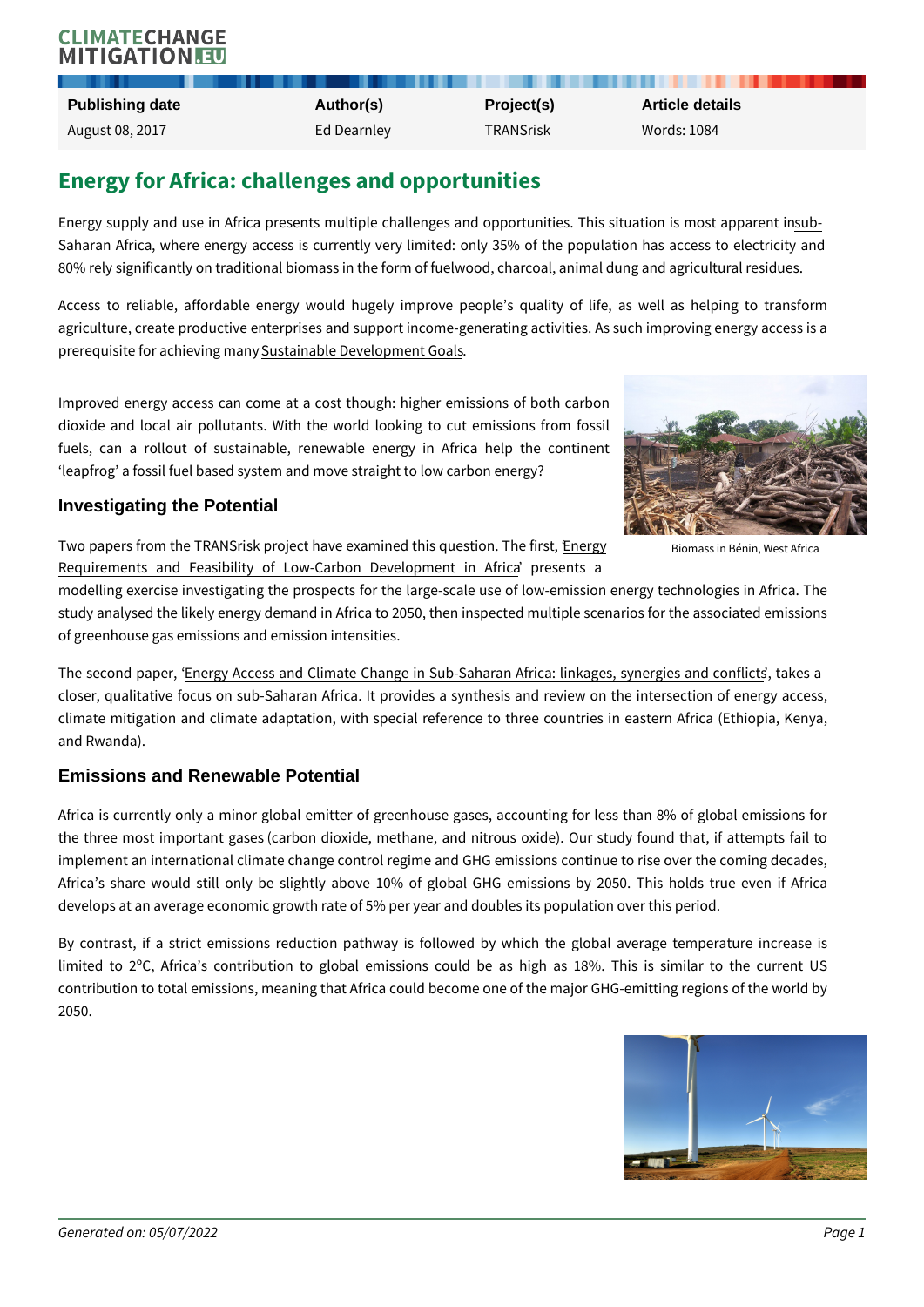Darling Wind Farm, South

Africa has huge potential for renewable energy deployment, and many Afric stated ambitious plans through their Nationally DetePmainse oclOmonate ibaugtime em (eNDIC addition to Alfris, cathe enewable Ene AREI) hinta astipe t forward a target of an add renewable power production capacity by 2030. To put this in context, 300 G electricity generation capacity of South Africa.

Our study suggests that the 300 GW target is probably unrealistic even in our figure is realised at most. However, this would still see over two thirds of Afr provided from renewable sources. Leapfrogging is therefore a real possibil place.

Some technologies (e.g. wind, solar) have potential throughout the African co potential on a regional or national level. Our study looks in detail at three Ethiopia, geothermal in Kenya and biogas in Rwanda.

## Other Considerations

Energy is not the only source of greenhouse gas emissions in Africa: land use form a relatively high proportion of the total. Indeed, with the exception of Sou and Nigeria, emissions from land use change in sub-Saharan Africa are general significant than emissions from the energy sector. This is due to two comparatively low availability of modern energy, and high dependence on trad biomass and rain-fed small-scale agriculture.

Energy infrastructure is also vulnerable to the impacts of climate change. O scale the availability of firewood is vulnerable to forest fires and changes patterns. On a larger scale hydropower is vulnerable to drought. For exampl generates more than 60% of its power from a string of dams along the Tana 1999-2002, 2009 and 2010 droughts led to regular cuts in power supply to bu some of which were without power for 30% of the time. Developing a renewable energy sources can help to mitigate this risk by reducing reliance on vulnerable sources of energy.

## **Conclusions**

#### Tana River, Kenya

Improving energy access across Africa has great potential to improve quality scale rollout of renewable generation has the capability to do this without an continent to leapfrog countries with established, fossil fuel based energy though, and a policy package is needed to realise the continent s huge renewat

#### Notes

This article is based on two TRANSrisk documents, or Deliverables, which energy in Africa and the surrounding issues. The documents are:

• [D4.4.3 Energy Access and Climate Change in Sub-Sahara](http://transrisk-project.eu/sites/default/files/Documents/4.4.3_Energy Access and Climate Change in Sub-Saharan Africa - linkages, synergies and conflicts.pdf)n Thisicapdinkages, includes a synthesis and review on the relation between energy access, mit closely related to the notion of climate-compatible development. In order to national goals, it highlights three African countries (Ethiopia, Kenya and R